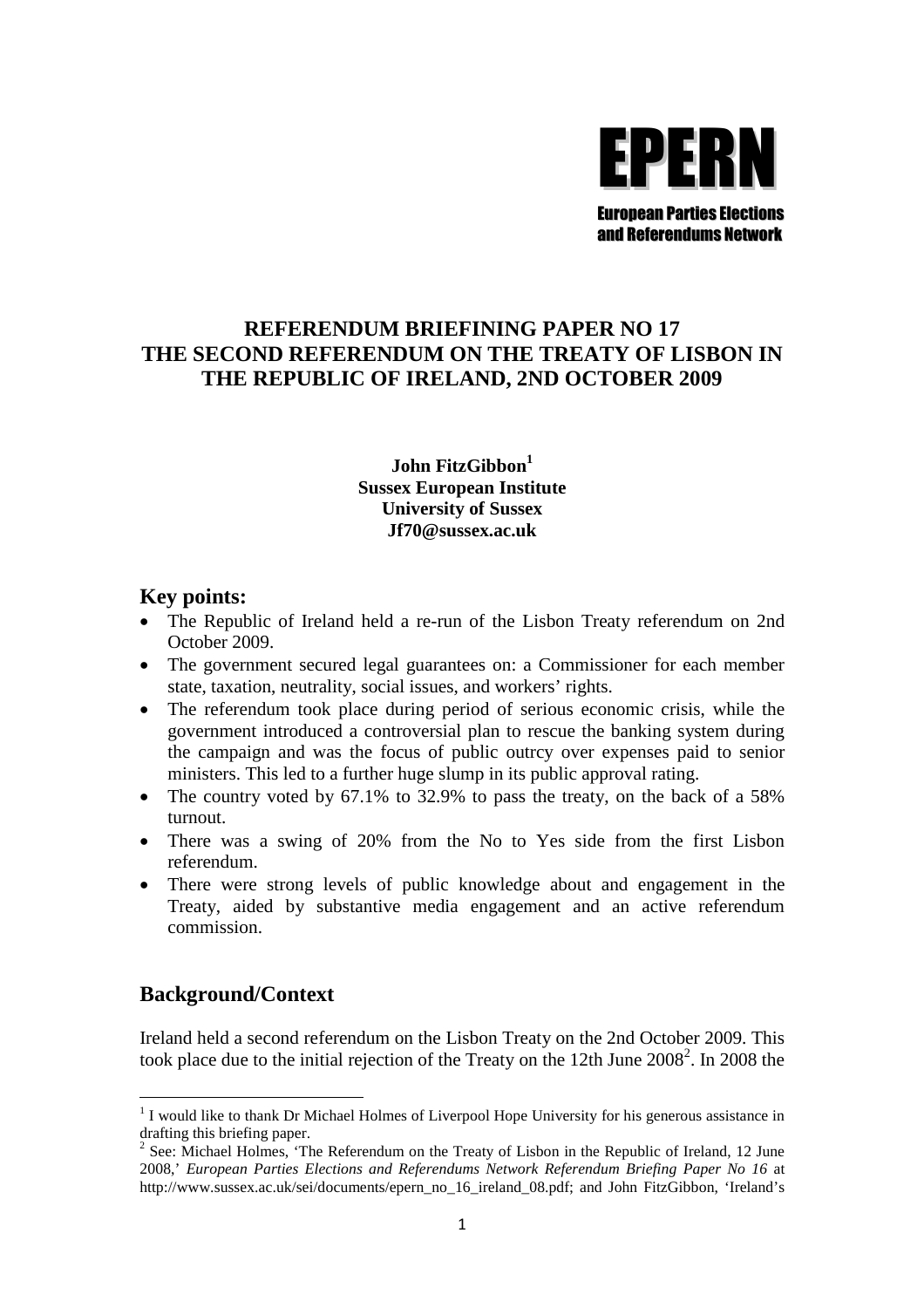result was a 53.4% No vote on the back of a 53.1% turnout. Immediately after the outcome, the Irish government stated that it would engage in an "extended period of consultation" with the Irish people as to the reasons for the No vote. Ostensibly, in public the government claimed it had no "blueprint" on what should be done. At the EU Council level, however, the government was under significant pressure to pass Lisbon by whatever means necessary so as to enable the ratification process of the Treaty across the EU before the end of 2009. This period came to an end at the EU summit meeting in June 2009 when the government announced a series of "legally binding guarantees" that it had secured after lengthy negotiation with other member states. These guarantees were separated into three: one guaranteeing a commissioner; another in relation to Irish competency over tax rates, abortion, and neutrality; and finally an agreement on workers rights. While these were not voted on in the referendum, they were used by the government as justification for the re-running of the referendum on Lisbon. The government put forward the argument that it had listened to the Irish people and had convinced the EU member states to address their concerns over Lisbon with these legally binding guarantees.

While there was significant disquiet amongst the public about having to vote again on the same Treaty, the anti-Lisbon side did not gain much traction when they sought to raise this issue amongst the public. The government and other pro-Lisbon campaigners emphasised that the legal guarantees meant that Lisbon was being voted on in a different context to the previous vote. Additionally, there was the precedent of multiple votes on similar issues, such as: the two votes to ratify the Treaty of Nice, three referendums on the status of abortion, and two on legalising divorce. When a case was taken as to the constitutionality of a 're-run' of the same issue before a referendum, the Irish Supreme Court found the government's action to be perfectly compatible with a constitutional provision that allows the government to hold referendums at its discretion. However, while the public may have been uneasy with voting for a second occasion on the same Treaty, there was widespread acknowledgement on both pro- and anti- sides that the changes in the Irish economic situation from June 2008 to October 2009 meant that both votes would take place in a fundamentally changed national situation. This difference appears to have negated the reservations of Irish voters towards voting on Lisbon again, with issues relating to the economy dominating the debate and acting as motivating factors for voters on both sides.

Holmes argues that the first Lisbon campaign was characterised by a "dearth of coordination" on the Yes side.<sup>3</sup> Many other commentators, amongst them then EU Commissioner Peter Mandelson, were openly and strongly critical of the Yes campaign for its failure to develop any momentum and to counter the perceived false claims of the No side. Amongst Irish pro-Lisbon activists in journalism, academia, business and trade unionism, a common belief emerged that with two out of the previous three European referendums rejected, Ireland was in danger of negatively affecting its relationship with the EU. They saw this as being at odds with the pro-EU

No to Lisbon: Learning the Lessons from the failure of the Yes and success of the No Side,' *European Parties Elections and Referendums Network Working Paper No 21*, September 2009, Brigthon: Sussex European Institute, at http://www.sussex.ac.uk/sei/documents/sei\_working\_paper\_110.pdf.

<sup>3</sup> See: 'The European Parliament Election in Ireland, 5 June 2009'. *European Parties Elections and Referendums Network European Parliament Election Briefing No 35 http://www.sussex.ac.uk/sei/documents/no\_35\_epernep2009ireland.pdf*.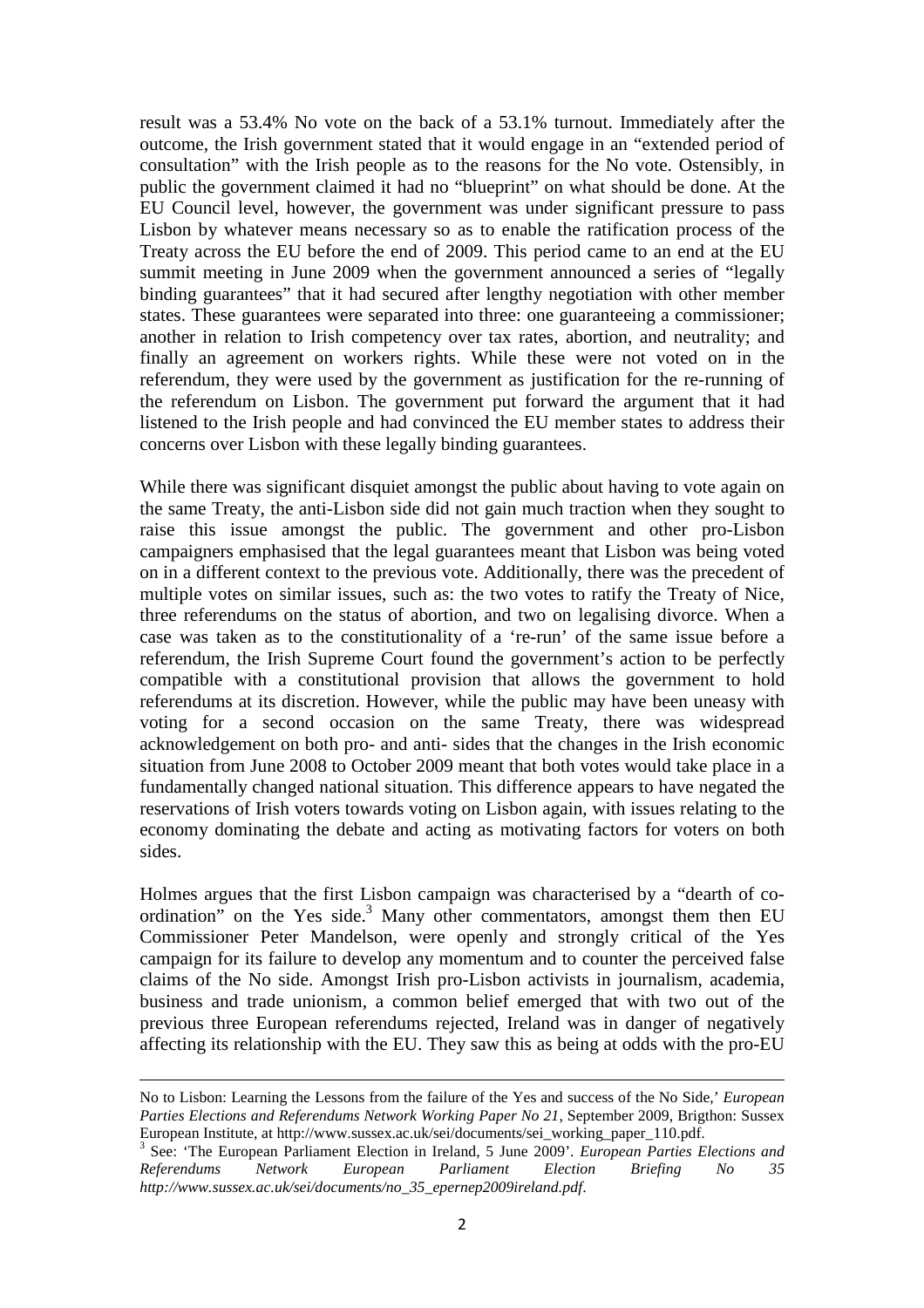disposition of Ireland in repeated Eurobaromter surveys. In the immediate aftermath of the rejection of Lisbon, pro-European activists came together to plan out how the succeeding Lisbon referendum would be won. For them the period between the two referendums was spent fundraising and supervising the formation of various groups to contest the second referendum.

On the anti-Lisbon side, the No outcome bolstered the aspirations of groups, political parties and individuals who successfully campaigned for a No vote to run for in the European Parliamentary (EP) elections of June  $2009<sup>4</sup>$  One of the most important No groups, Declan Ganley's Libertas, changed from a civil society anti-Lisbon group into a pan-European political party by contesting the European elections in many member states. The party fared badly returning only one candidate, Phillipe de Villiers in France, while Ganley himself came several thousand votes short from winning a seat. Ganley considered the EP vote a referendum on himself and Libertas's role in Ireland's EU debate, and said that if he failed to get a seat he would excuse himself from "leading any further campaigns" against any future EU referendums. The Eurosceptic Socialist Party, on the other hand, succeeded in getting its high profile EP candidate Joe Higgins elected. Higgins had campaigned strongly against the first Lisbon referendum from a traditionalist socialist position, as part of a wider strategy to take an EP seat, after he lost his seat in the Dáil (the Irish parliament) in 2007. Higgins's victory in taking the third seat in the (reduced from four to three member) Dublin European constituency from the governing Fianna Fáil party and th left-wing nationalist Sinn Féin party, together with Ganley's failure to win a seat, saw him become the most high profile elected anti-Lisbon activist. Overall anti-Lisbon campaigners fared badly in the EP elections. Prominent Lisbon I No campaigners Sinn Féin's Mary Lou McDonald and Independent MEP Kathy Sinnott lost their EP seats, leaving Higgins as the only anti-Lisbon Irish MEP.

Whilst Lisbon had thrown Irish-EU relations into disarray it was overshadowed by the collapse of the Irish economy (at the time of writing, a 6.7% fall in GDP for the year 2009) and resultant jump in unemployment from 6.2% to 12.9%. Compounding the economic situation there was the government's controversial National Asset Management Agency (NAMA) bank rescue plan, which opposition parties and a majority of public opinion were deeply sceptical of. From June onwards a controversy over expense payments to senior government ministers broke and dominated media headlines up to the day of polling. All these factors contributed towards giving the ruling Fianna Fáil-Green coalition government an approval rating of only 20% in early June: the lowest since opinion polling began in the 1970s. In the local and European elections of May 2009, both Fianna Fáil and the Greens had suffered significant electoral setbacks. With Fianna Fáil suffering their worst national electoral result since the foundation of the party in the 1926 (the EP elections saw 5.4% fall in its vote share to 24.1% of the national average, the local elections saw 6.4% decline in vote share to 25.4% of the national average). Following on from these electoral setbacks and growing public resentment against the government, the worry amongst the pro-Lisbon opposition parties was that the Treaty would be used as an opportunity for voters to vent their frustration against the government and the failing economy. For anti-Lisbon campaigners, the government's handling of the economy was symbolic of its failure to negotiate a good deal for Ireland in the Lisbon Treaty. Both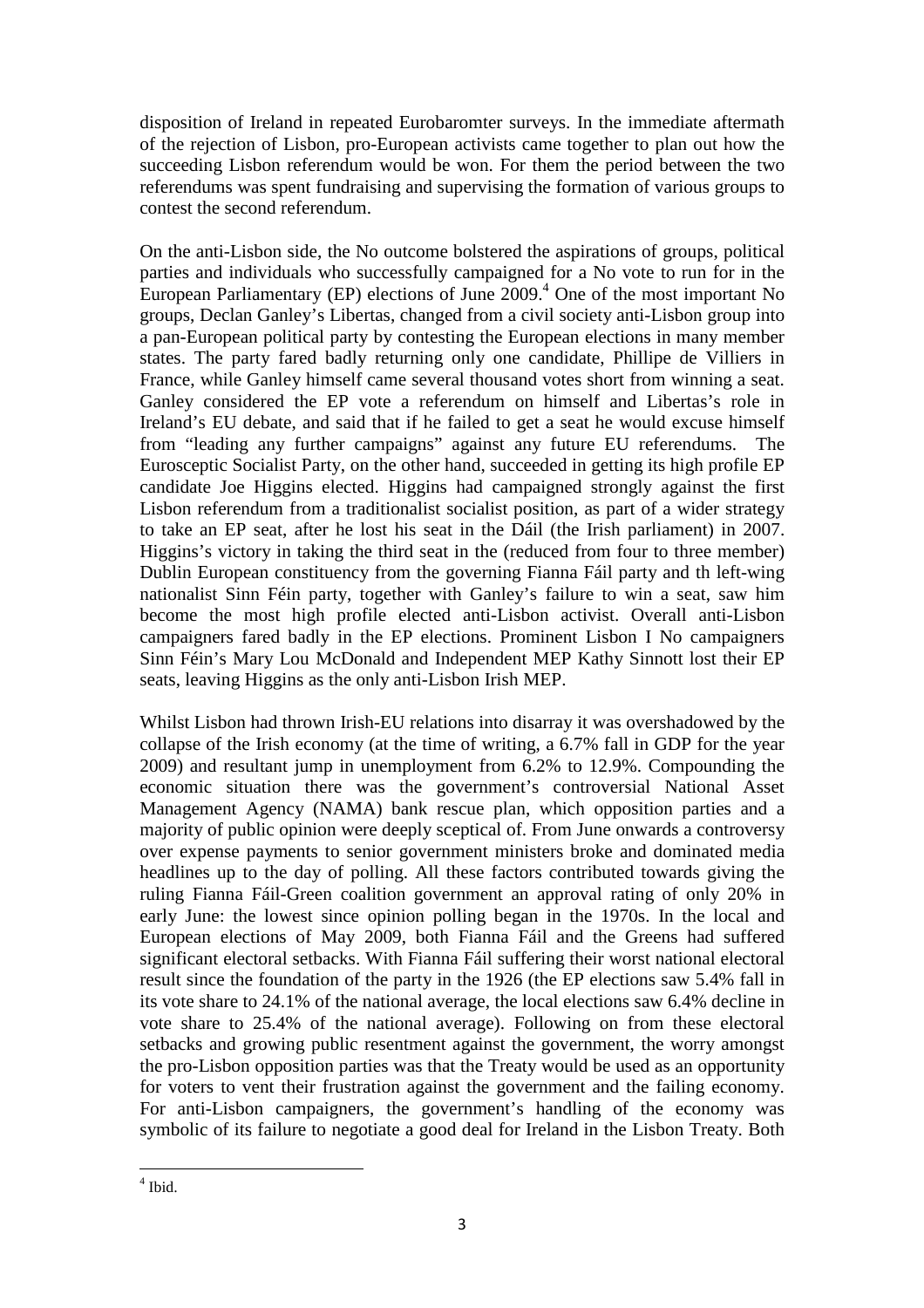sides came quickly to the consensus opinion that the outcome of the referendum would be decided as to whether or not the Irish electorate believe that economic recovery would come from the changes to the EU brought about by the Lisbon Treaty, or from a rejection of Lisbon and the negotiation of a new Treaty better equipped to deal with the changed economic environment.

# **The Campaign**

Essentially the campaign for the second referendum on the Lisbon Treaty began when prominent pro-Lisbon activists started planning for the re-run which, it was widely believed, would have to be held the following year. Following the result of Lisbon I the government argued that no decision had been made on how to proceed with the Irish ratification of Lisbon, and the EU Commission and Council issued statements about letting "the Irish decide on how they should proceed in their own time", with the precedence of the two Nice referendums. However, another referendum was the only realistic option.

The government kept its Lisbon cards close to its chest and refused to acknowledge the inevitability of another referendum only when entering into negotiations on the legal guarantees with the other member states in early 2009. At first a date in May or June was believed to be the plan for the second referendum. Delays in securing clarification on the guarantees stretched on into late April, and not until well after the guarantees had been finalised after the June EU summit meeting did the Taoiseach (prime minister) announce on July 8th that the date for the Lisbon referendum rerun would be October 2nd. Despite no official announcement that a referendum was taking place both pro- and anti- Lisbon groups were operating on the assumption that it was the only route Irish ratification of the Lisbon Treaty could take.

### *The Yes Side*

The main feature of the Yes campaign was its focus on individual identity. Previous Yes campaigns were organised by mainstream pro-European political parties with support from sectoral groups such as trade unions, farming organisations and business groups. With the rejections of Nice I and Lisbon I, leading pro-Europeans in Irish civil society believed that a different approach to 'selling' the EU to the Irish electorate was required. Adopting this approach they supervised the foundation of various pro-Lisbon groups such as Women for Europe, Generation Yes, the Charter Group, We Belong, Lawyers for Europe, Ireland for Europe, and Business for Europe amongst others. These groups were, respectively, targeting: women, young people aged 18-30, workers, un-politicised members of the public, legal professionals (who would also provide 'expert' analysis of EU legal texts and Irish treaties), latent pro-Europeans, and small and medium businesses.

With previous EU referendums, a Yes vote was canvassed for on the back of party allegiance. With Lisbon I party cues were weak, with a majority of Fine Gael and Labour supporters voting No despite their parties' pro-Lisbon position. Thus, a Yes to Lisbon campaign based on party allegiance became unviable. For Lisbon II the pro-Lisbon parties and civil society groups came to the conclusion that a campaign that went beyond party politics and focused specifically on the benefits of European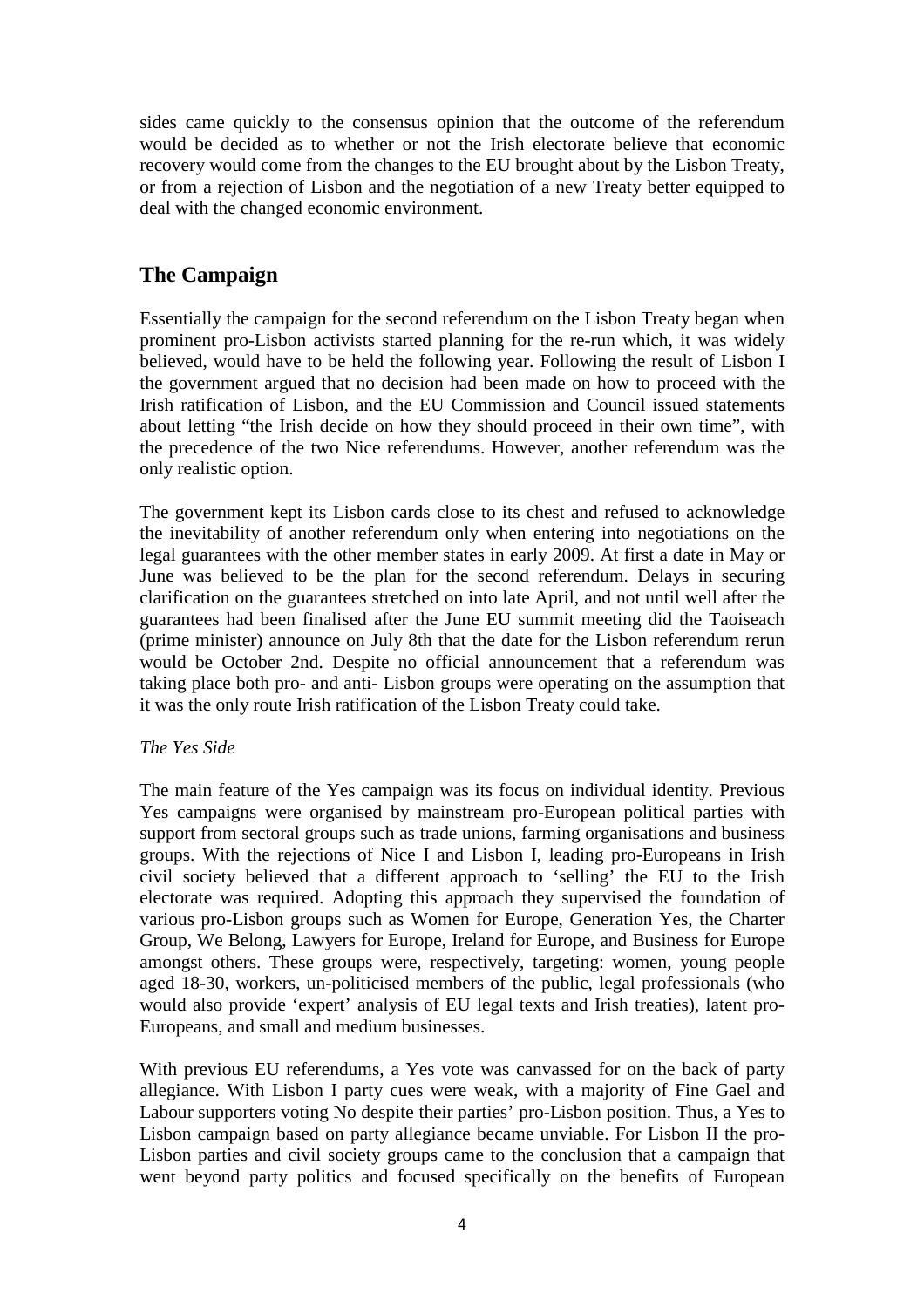integration and its furtherance under the Lisbon Treaty for specific groups in Irish society, was the only means by which a Yes vote cold be secured. Three specific groups in Irish society were identified as being crucial to swinging the vote in favour of Lisbon. Women and young people, both of whom had voted No in decisive numbers (58% and 59% respectively) last time, and pro-Europeans who had abstained in the first referendum. The extensive links of these civil society groups to existing elites within Irish politics and society must be acknowledged, however, with many media commentators referring to them as "astro-turf groups". The assertion being that they were not drawn from larger civil society ("grass-roots") but created by the elite so that their arguments could be put forward with the public legitimacy of a civil society group.

Generation Yes employed new media such as the Facebook social networking site, a Youtube channel and Twitter to get their pro-Lisbon arguments to young people. The group largely ignored the mainstream media in their campaign, focusing instead on generating support for Lisbon amongst 18-30 year olds through viral new media campaigning, and in the direct organisation of canvassers in Dublin and other urban centres around the country. The group had over 5,000 Facebook members and claimed to have spent 3,630 hours canvassing. Women for Europe did not engage in grassroots activism by canvassing and leafleting. Their focus, on the other hand, was on organising information meetings across the country addressed by high profile women from the EU sphere such as EU Commissioner Margot Wallstrom and Irish Seceratry General of the EU Commission Catherine Day. The group was led by high profile and well respected feminist activists. Their message was that EU membership had brought significant benefits to Irish women and that Lisbon was an extension of these advances. Using well-respected public figures in an open forum setting in locations not normally used to such a format was a key tactic of the group. This allowed them to reach women in rural areas and explain the EU and Lisbon in an accessible manner, whilst also attracting maximum local media coverage.

Ireland for Europe and We Belong, while being separate groups had a very similar approach. An increased turnout from the traditionally pro-EU segment of the electorate was a key element of the Yes side's strategy. Both groups used high profile figures to appeal to the wider public that is generally positively inclined towards the EU and convince them to turn out and vote for Lisbon. Ireland for Europe brought individuals such as Nobel Prize winning poet Seamus Heaney, Chairman of BP Peter Sutherland and former rugby player Denis Hickey (who got members of the extremely popular national rugby team to come to Yes rallies) to appeal to pro-Europeans amongst the upper and middle classes to come out and vote Yes. These groups, while not ostensibly against Lisbon, had increasingly abstained from EU referendums. We Belong used local Gaelic sport stars, soap opera actors and the national football team manager to sell its argument - that a Yes to Lisbon meant Ireland 'belonging' at the heart of Europe - to a middle and lower middle class segment of the population that had not turned up to vote, and had been drifting toward the No side in successive referendums. For both of these groups the key tactic was the use of popular public figures without ties to political parties. Their focus was to make Lisbon firmly about Ireland's relationship with the EU, which 79% of the Irish public is positive towards, and not making it a referendum on the political elite.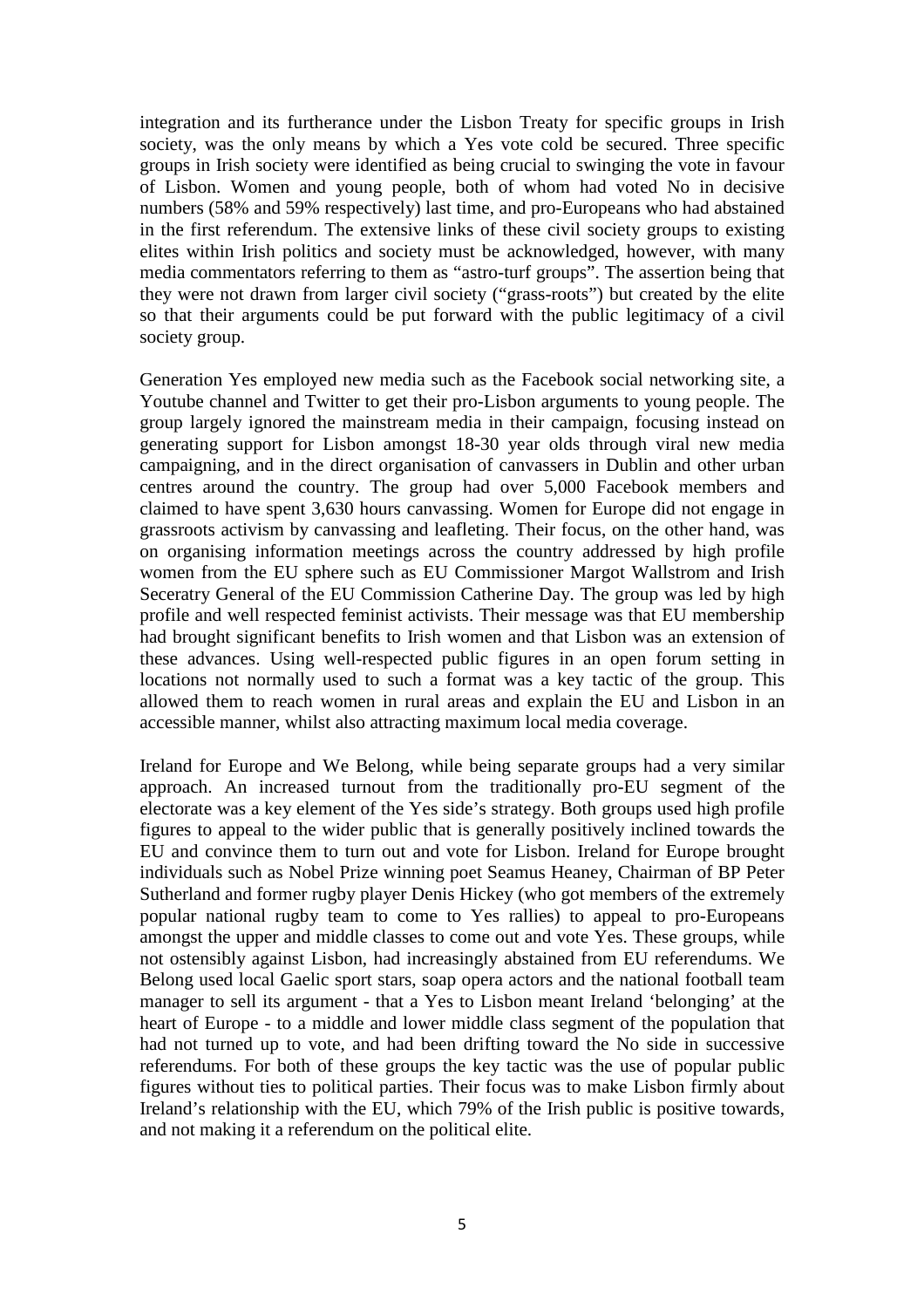US multi-national corporations, most notably Microsoft and Intel, who have large operations in Ireland, joined these civil society groups on the Yes side. The chief executives of their Irish operations gave media interviews and advertised in the national media on the importance of a Yes to Lisbon vote to secure future foreign direct investment in Ireland. In a typical blaze of publicity Ryanair CEO Michael O'Leary announced that his company would spend  $\epsilon$ 500,000 on a Yes campaign. His rationale for doing so was: that EU competition law had forced the Irish government to change laws that allowed Ryanair to grow, that membership of the Eurozone and ECB support was the only thing keeping Ireland financially solvent, and that the securing of a Commisioner and national competency over taxation meant that the interest of Irish business was in a Yes vote.

Such a diverse coalition of interests on the Yes side was backed up from the beginning by the organisational support of volunteers, canvassers, professional media advisers, and an over-arching national executive. Key individuals from each of the pro-Lisbon parties acted as coordinators between the individual Yes groups to ensure that contradictions or arguments did not get in the way of a single unified Yes message. That message was of the necessity of Ireland passing Lisbon to ensure that the country stayed at the centre of the EU to help in the solving of the economic crisis. Such elements were missing for the majority of the pro-Lisbon campaign in 2008.

The Yes campaign's arguments were not wholly based on the text of the Lisbon itself. While several MEPs and national parliamentarians raised the issue of the increased powers for the EP and new role for national parliaments provided for by Lisbon, their arguments were on the margins of the Yes side. This was part of a larger pro-Lisbon effort to make the discourse of the campaign about Irish membership of EU and how rejecting Lisbon again would send Ireland to the periphery of Europe from whence the country came from in the dark days of the 1950s and 60s. The strategic goal of the Yes side was to make the referendum not on Lisbon but on Irish membership of the EU. To move away from trying to sell a largely bureaucratic Treaty and shift the emphasis to what the electorate could plainly understand: Irish membership of the EU, which the Irish public is enthusiastic about and fully aware of the benefits.

#### *The No Side*

The No side faced a different challenge from Lisbon I. On that occasion, the Yes side was divided along party political lines, and distracted from the campaign by the resignation of the Taoiseach (prime minister). To deal with the changed Yes campaign outlined above, the No side engaged in a different campaign strategy. For Lisbon I a highly effective poster campaign set the agenda for the campaign. For Lisbon II the No side employed spokespeople to participate in the media debates that quickly became the main focus of the campaign. With Ganley and his Libertas group missing, there was no media appointed leader of the No campaign as per Lisbon I. Instead coverage was spread between several figures: Joe Higgins MEP of the Socialist Party, former MEP Mary Lou McDonald of Sinn Féin, and former Green MEP Patricia McKenna of the left wing civil society group, the People's Movement. These individuals not only were well know public figures with extensive media experience, but also had wide experience of the EU institutions. They were well able to articulate a strong argument against Lisbon from their knowledge of the EU.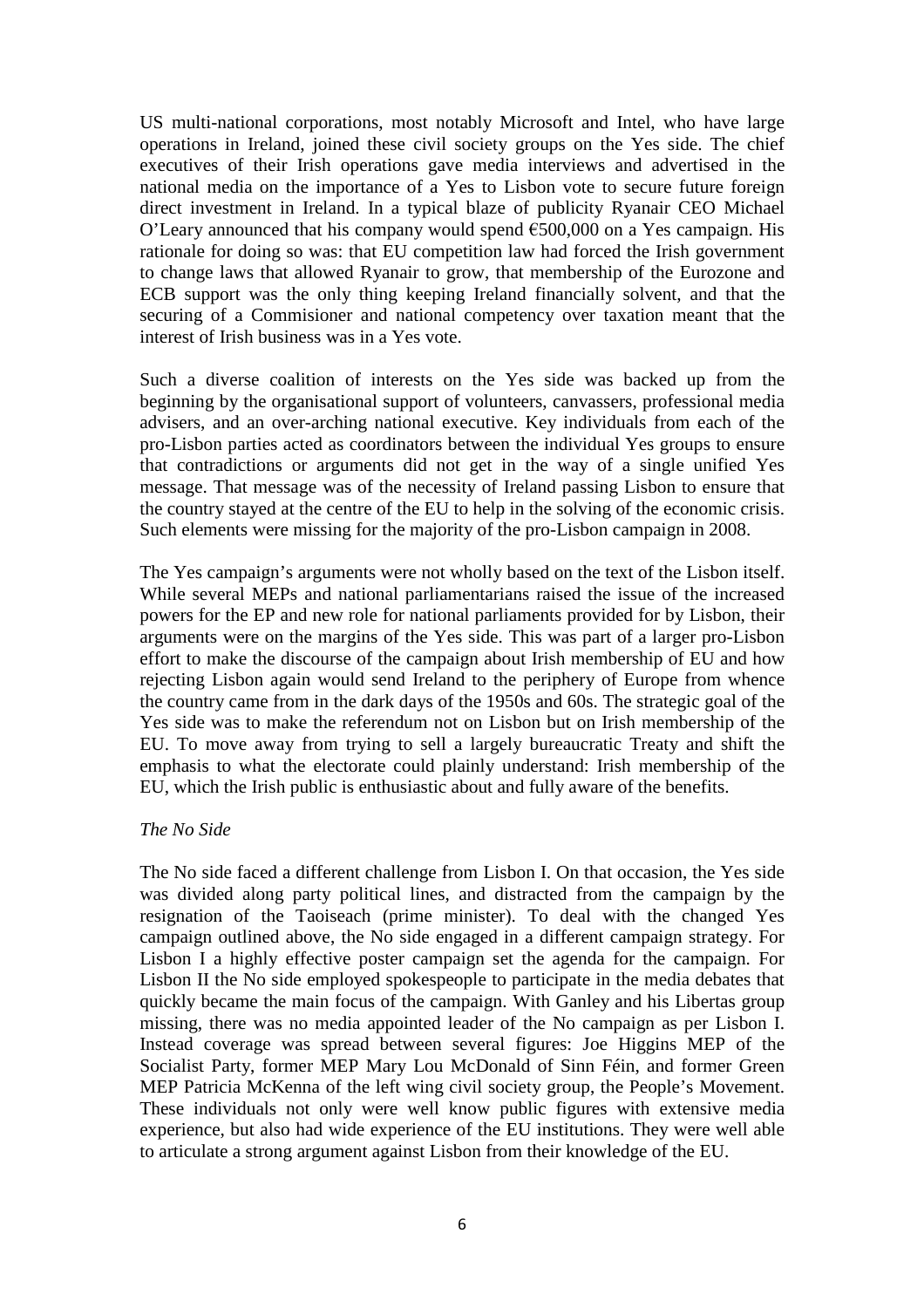During the Lisbon I campaign, by far the most effective tactic employed by the No campaign was a series of emotive posters placed by the fundamentalist Catholic group Cóir ("The New EU Won't See You, Hear You, Speak for You" being their most widespread poster slogan) which was widely acknowledged as setting the tone for the debate. For Lisbon II Cóir moved away from more abstract criticisms of the impact of Lisbon on Ireland's relationship with the EU, towards more specific references of the potential impact of Lisbon on Ireland. Cóir launched a poster campaign on August 29th, which stated: "€1.84 Minimum Wage After Lisbon?" across the country. Wedded to the more high profile involvement of left-wing politicians on the No side, the issue of workers' rights moved firmly to the top of the No to Lisbon agenda, and the campaign as a whole. The Socialist Party and Sinn Féin, as members of the far left NGL/GUE group in the EP, were able to access resources to fund a campaign based on a left-wing critique of Lisbon. Their main arguments were: that Lisbon was negotiated with an inherent neo-liberal bias based on an ideology that was the cause of the current economic collapse; that the ratification of Lisbon would force the privatisation of Irish public education and healthcare services; and that provisions in the Lisbon Treaty would force Ireland to increase military spending and become more involved in a common EU defence policy.

This focus on left-wing issues was at odds with Lisbon I where the Libertas group put forward right-wing economic arguments to oppose Lisbon. Cóir's highlighting of a reduced minimum wage for Irish workers' was based on their calculation of the average minimum wage from the accession states, and the rulings of the ECJ in the Laval, Luxembourg and Vaxholm cases. These rulings were repeatedly used by the No side as evidence of an "anti-worker bias" inherent in the functioning of EU institutions. The Socialist Party, Sinn Féin and Cóir put up posters around the country putting forward these left-wing criticisms, before a final set of posters that highlighted the different voting weights that Lisbon would bring in that would put Ireland at a disadvantage relative to the larger member states. All groups put forward individuals for broadcast debates and to write opinion articles in national and local newspapers. At the same time, Cóir and the left-wing People's Movement also organised public meetings: Cóir in rural and middle class urban areas, the People's Movement in working class areas.

Right wing opposition to Lisbon returned when Ganley re-entered the campaign on the 12th of September. He stated that he had been "provoked" back into campaigning, after he said he would not return, by the "shrill and vociferous" campaign tactics of the Yes side; in particular he cited the Commission visiting Irish schools to provide information about the EU. The assertion among commentators and the Yes side was that the No side was losing ground and Ganley came back to bolster a flagging campaign. He was placed right back in the centre of the campaign by the media, and in the final few debates he was chosen as a representative of the No side. The logic for doing this was to create some balance between left and right-wing opponents of Lisbon. In reality, it probably had more to do with Ganley's attraction as a political celebrity.

The impact of the return of Ganley showed a significant shortcoming of the No campaign. They had high profile, knowledgeable, media-savvy figures to argue the case for a No vote on the increasingly important media debates, but these figures were almost exclusively associated on the hard left of the Irish political spectrum. Working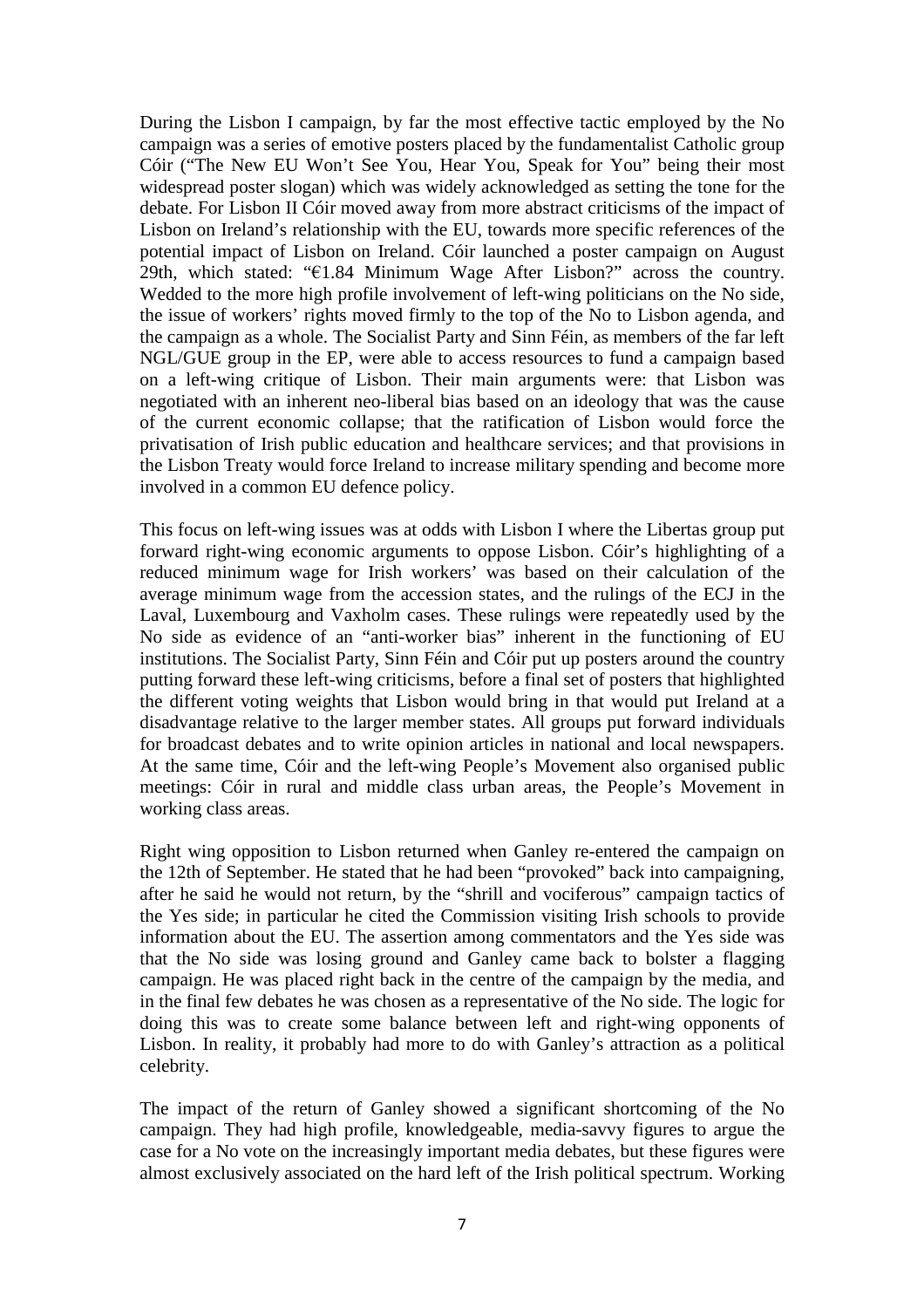class areas have continually voted strongly against successive European referendums in Ireland, that portion of the electorate was always going to vote against Lisbon again. The absence of Ganley for the majority of the campaign denied the No side a means of attracting centre-right, middle class voters who ignored the cues of mainstream parties to vote No to Lisbon I.

The No side lacked the targeted campaign strategy of the Yes side. A diverse coalition of republicans, socialists, trade unionists, and fundamentalist Catholics could never organise a national structure to direct their campaign. While the No side avoided clashes between campaigners there was no over-arching No to Lisbon organisation capable of creating the capacity to reach beyond the traditional No constituency and attract the floating referendum voter necessary to defeat the Treaty. For Lisbon I, the wider middle class appeal of Ganley and Libertas was able to achieve this. Without Libertas the No campaign was confined to the extremities on the left, and to a lesser degree on the right.

The last few weeks of campaigning saw both sides use ever more emotive and controversial arguments. Cóir put out posters insinuating that abortion and euthanasia would be forced on Ireland if Lisbon passed. Libertas increased their presence with thousands of posters lamenting the ending of Irish and European democracy should there be a Yes to Lisbon: "Irish Democracy 1921-2009?" The entrance of the United Kingdom Independence Party (UKIP) into the debate did not aid the No side and quite possibly had a more positive effect on the Yes side. UKIP sent a leaflet to every house in the country, which argued amongst other things that Lisbon gives "free movement for 75 million" Turkish workers. The Yes side jumped on this development and claimed that the only people who would be happy with a No to Lisbon were British nationalists.

Facing such an organised campaign with substantial resources was difficult for the No side. Their cause was not helped when the Broadcasting Commission of Ireland stated that the rules regarding an explicitly equal 50% share of airtime to both Yes and No arguments could be relaxed, so as to allow for the discretion of those providing coverage to ensure that it is "fair to all interests and undertaken in a transparent manner". No campaigners such as McKenna (who had originally secured the judicial ruling that created equal airtime) complained strongly about this revision of the rules, as they felt it was too open to abuse by broadcasters who brought in "experts" to discuss the Treaty but whom the No side felt were openly calling for a Yes vote.

### *Role of the media and Referendum Commission*

Once the campaign upped a gear at the end of August and debate on NAMA subsided the media began to take full advantage of the clash between a motivated Yes side and experienced No campaigners. Major news programmes, particularly on radio, hosted debates between representatives of both sides. This kept Lisbon firmly at the top of the national political agenda, and ensured that the electorate had exposure to the main arguments of both sides. Indeed the media actively sold the "confrontations" between the high profile members of each campaign, with the "clash" of Ryanair CEO Michael O'Leary and Libertas founder Declan Ganley on both radio and television being heavily promoted and covered by both broadcast and print media. At times it appeared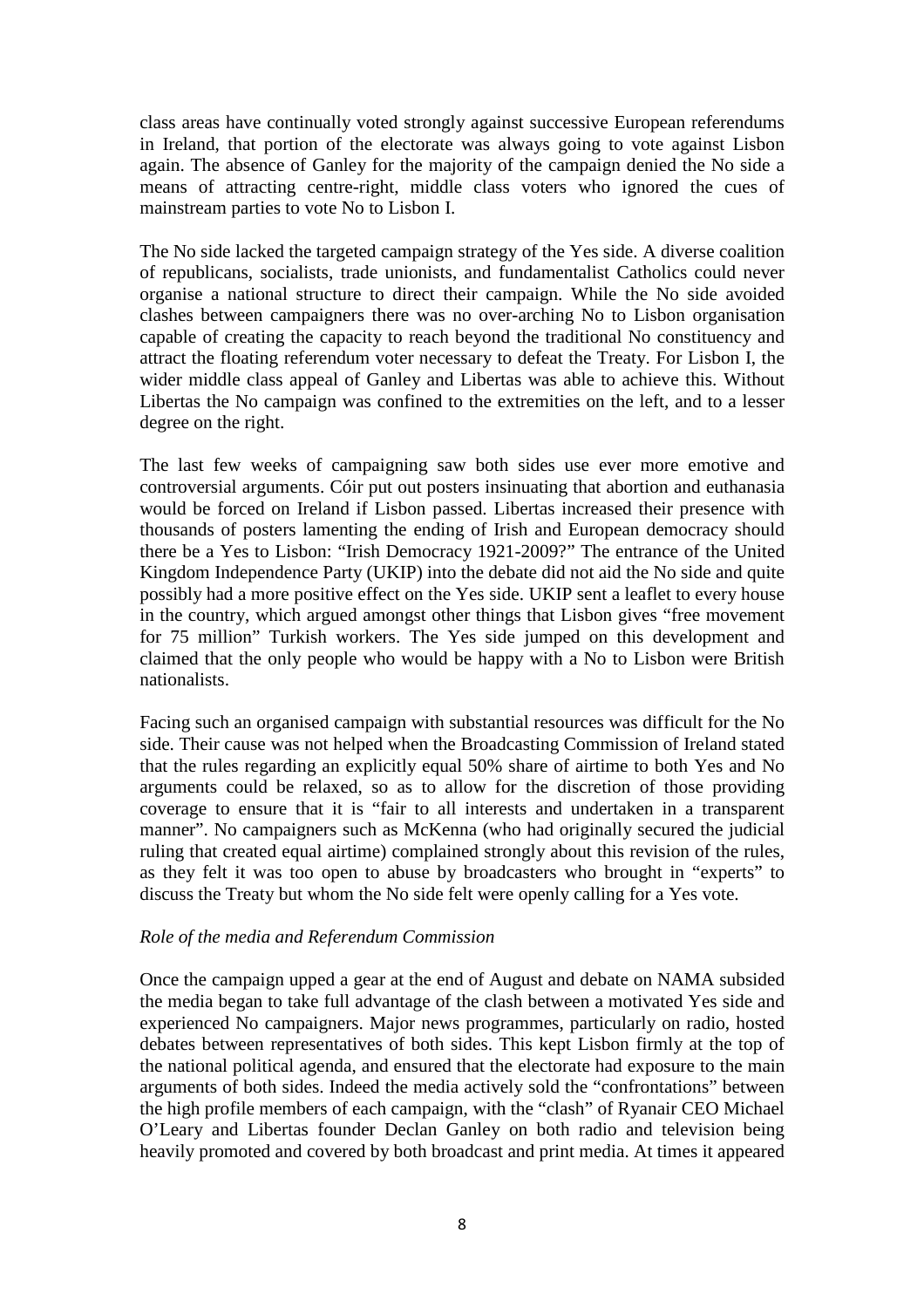that the media was more interested in the personalities behind each campaign rather than the Yes and No arguments that they were making.

The role of the independent Referendum Commission was important. During the last Lisbon referendum the then chair of the Commission could not answer a series of questions on the text of the Treaty put to him by journalists. Additionally the briefing booklet sent out by the Commission to every household in Ireland on Lisbon I was criticised as being too long, complicated and vague on the issues. That the Commission was not high profile enough in getting a clear explanation of the Treaty to the public and in clarifying what issues were and were not contained in it. This time a senior member of the judiciary, Justice Frank Clarke, led a high profile Referendum Commission that had an extensive media campaign highlighting several of the issues on the Yes and No side of Lisbon in a clear and concise manner. His appearance on radio phone-in shows answering questions on the Treaty from the public, allowed voters to access a respected impartial source of information that was notably absent from the previous referendum. In addition, he interjected in the campaign several times to clarify that certain issues raised by both Yes and No campaigners were not relevant to the text of the Treaty and should not be considered by voters in their decision on the referendum. This affected the Yes campaign as much as the No side, with Justice Clarke pointing out that Lisbon was not a referendum on membership, which the Yes side were trying to make it out to be. While his interjections most certainly had an effect on the impact of the points he highlighted as irrelevant, they did not stop both sides from using them.

The explicit role of the media and independent Referendum Commission in highlighting the arguments in favour of and against the Treaty, while emphasising its importance, resulted in high levels of public knowledge about the Treaty itself. But, perhaps more importantly, a greater majority of the public felt "more engaged" with the debate on Lisbon II than Lisbon I.

*Figure 1: Opinion Poll results on voting intentions on the Lisbon Referendum*



Source: TNS-MRBI Irish Times 18/11/08, 16/2/09, 18/5/09, 4/09/09, 18/09/09, 25/09/09.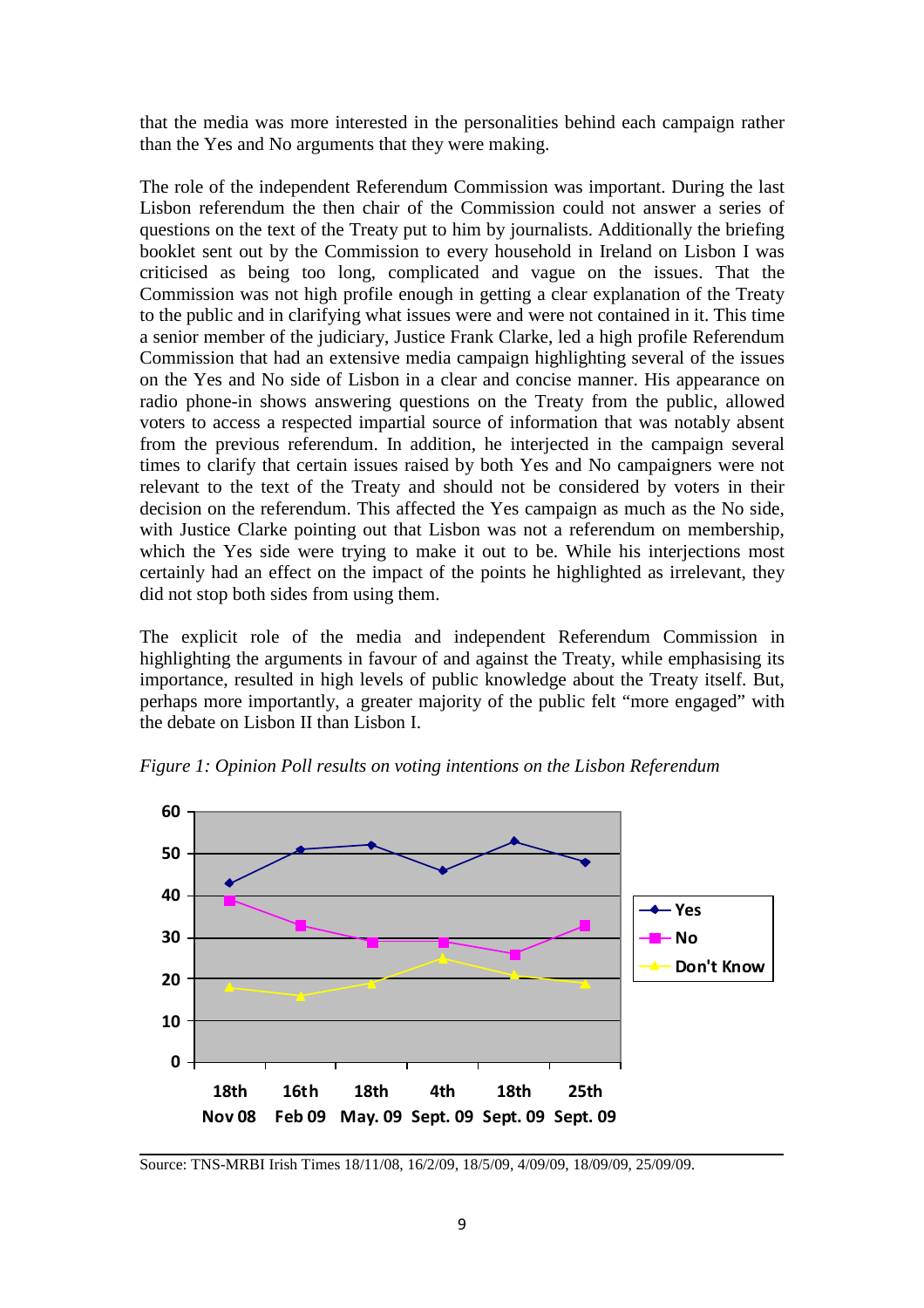### *Opinion Polls*

The Yes side held a lead in the opinion polls from when polling on a second Lisbon referendum began in November 2008, up until the last poll conducted a week before the vote, in late September. In the final few weeks the number of those voters intending to vote Yes increased but the number of No voters increased by a greater number as Don't Knows moved towards the No camp. As Figure 1 shows that the Yes side were in a dominant position as regards public opinion support from 2009 onwards. It also shows that un-decided voters were a strong presence right up until the end and that appealing to them held the key to victory for either side.

## **Results**

| <b>Referendum</b>                                                                                                                      | <b>Turnout</b> | $\frac{0}{0}$ | Yes       | $\frac{0}{0}$ | N <sub>0</sub> | $\frac{0}{0}$ | <b>Result</b>  |
|----------------------------------------------------------------------------------------------------------------------------------------|----------------|---------------|-----------|---------------|----------------|---------------|----------------|
| Accession<br>(1972)                                                                                                                    | 1,264,278      | 70.9          | 1,041,890 | 83.1          | 211,891        | 16.9          | Yes            |
| Single<br>European<br>Act (1985)                                                                                                       | 1,085,304      | 44.1          | 755,423   | 69.9          | 324,977        | 30.1          | Yes            |
| Maastricht<br>(1992)                                                                                                                   | 1,457,219      | 57.3          | 1,001,076 | 69.1          | 448,655        | 30.9          | Yes            |
| Amsterdam<br>(1998)                                                                                                                    | 1,543,930      | 56.2          | 932,632   | 61.7          | 578,070        | 38.3          | Yes            |
| Nice<br>$\mathbf I$<br>(2001)                                                                                                          | 997,826        | 34.8          | 453,461   | 46.1          | 529,478        | 53.9          | N <sub>o</sub> |
| Nice<br>$\mathbf{I}$<br>(2003)                                                                                                         | 1,446,588      | 49.5          | 906,317   | 62.9          | 534,887        | 37.1          | Yes            |
| Lisbon<br>(2008)                                                                                                                       | 1,621,037      | 53.1          | 752,451   | 46.6          | 862,415        | 53.4          | N <sub>o</sub> |
| Lisbon<br>$\mathbf{I}$<br>(2009)<br>Source: 'The European Parliament Election in Ireland, 5 June 2009', European Parties Elections and | 1,816,098      | 58            | 1,214,268 | 67.1          | 594,606        | 32.9          | Yes            |

*Table 1: Irish EU Referendum Votes and Results*

Source: 'The European Parliament Election in Ireland, 5 June 2009'. European Parties Elections and Referendums Network European Parliament Election Briefing No 35 *http://www.sussex.ac.uk/sei/documents/no\_35\_epernep2009ireland.pdf*; and http://www.rte.ie/news/features/lisbontreaty/index.html - National Broadcaster

As Table 1 shows, three points stand out from a comparison of the Lisbon II result to those of previous Irish votes on Europe. Firstly, Lisbon II had the highest turnout since the referendum on accession in 1972. Secondly, it also saw the highest Yes vote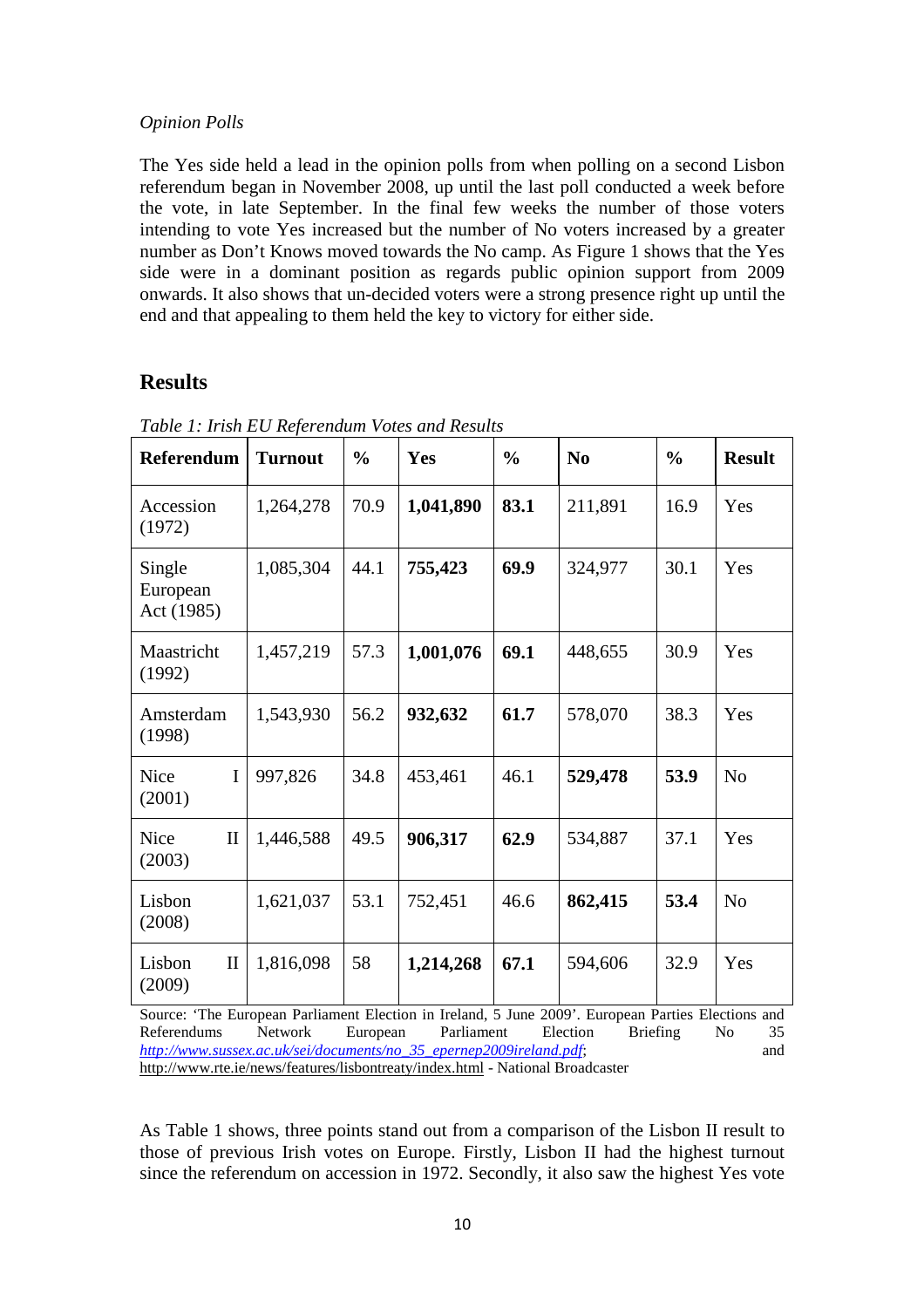since Maastricht in 1992. Thirdly, the Yes vote was the largest ever in a European referendum. The overall figures affecting these outcomes can be seen from the changes from Lisbon I to Lisbon II: an increase of 461,817 in the number of Yes votes, a decrease of 267,809 in the number of No votes, and an increased turnout of 195,061. Two overall conclusions can be drawn from these figures. Firstly that pro-Lisbon campaigners succeeded in moving around 250,000 No voters over to the Yes side. Secondly, that the increased turnout benefited the Yes side almost exclusively.

Looking at the opinion poll data from Figure 1 the number of voters intending to vote No averaged at about 31%, well within the margin of error in relation to the actual No vote of 33%. The Yes side averaged 48% in the opinion polls but finished with 67.1% of the vote. The conclusion to be drawn from this is that those voters who were undecided, averaging around 20% in the polls throughout the campaign, went almost wholesale to the Yes side. The post Lisbon II EU Commission survey conducted immediately after the outcome found that some 29% of voters said that they changed their vote from No to Yes due to "increased information and communication". Indeed some 67% of voters found the Yes side more convincing. This was a total reversal of the situation in 2008 where 67% found the No campaign more convincing.<sup>5</sup>

| <b>TOP 5 REASONS FOR VOTING YES</b>                                        |
|----------------------------------------------------------------------------|
| EU has been/is good for Ireland 51%                                        |
| The treaty is good for Ireland/ it was in the best interest of Ireland 44% |
| It will help the economy 33%                                               |
| Maintain Irish influence in Europe 11%                                     |
| The treaty is good for the EU 17%                                          |
| <b>TOP 5 REASONS FOR VOTING NO</b>                                         |
| To protect Irish identity 30%                                              |
| I do not trust our politicians 20%                                         |
| To protest against the Government's policies 12%                           |
| To safeguard Irish neutrality 11%                                          |
| Increasing unemployment 10%                                                |

*Table 2: Top 5 Reasons for Voting Yes and No: Post Lisbon II Analysis*

Source: Lisbon Treaty Post – Post Referendum Survey Ireland 2009 Analytical Report, *Flash Eurobaromter*, October, 2009

More generally, as Table 2 shows, the report also found that the most common reason cited by Yes voters for their decision was that the "EU has been good for Ireland and Ireland has got a lot of benefit from the EU", mentioned by 51% of voters. Additionally, 44% of Yes voters said the Treaty was good for Ireland while 33% believed that Yes vote would help the Irish economy. Interestingly, just 9% of Yes voters highlighted the Irish economy as a reason for backing the Lisbon Treaty,

<sup>5</sup> See: Lisbon Treaty Post – Post Referendum Survey Ireland 2009 Analytical Report, *Flash Eurobaromter*, October, 2009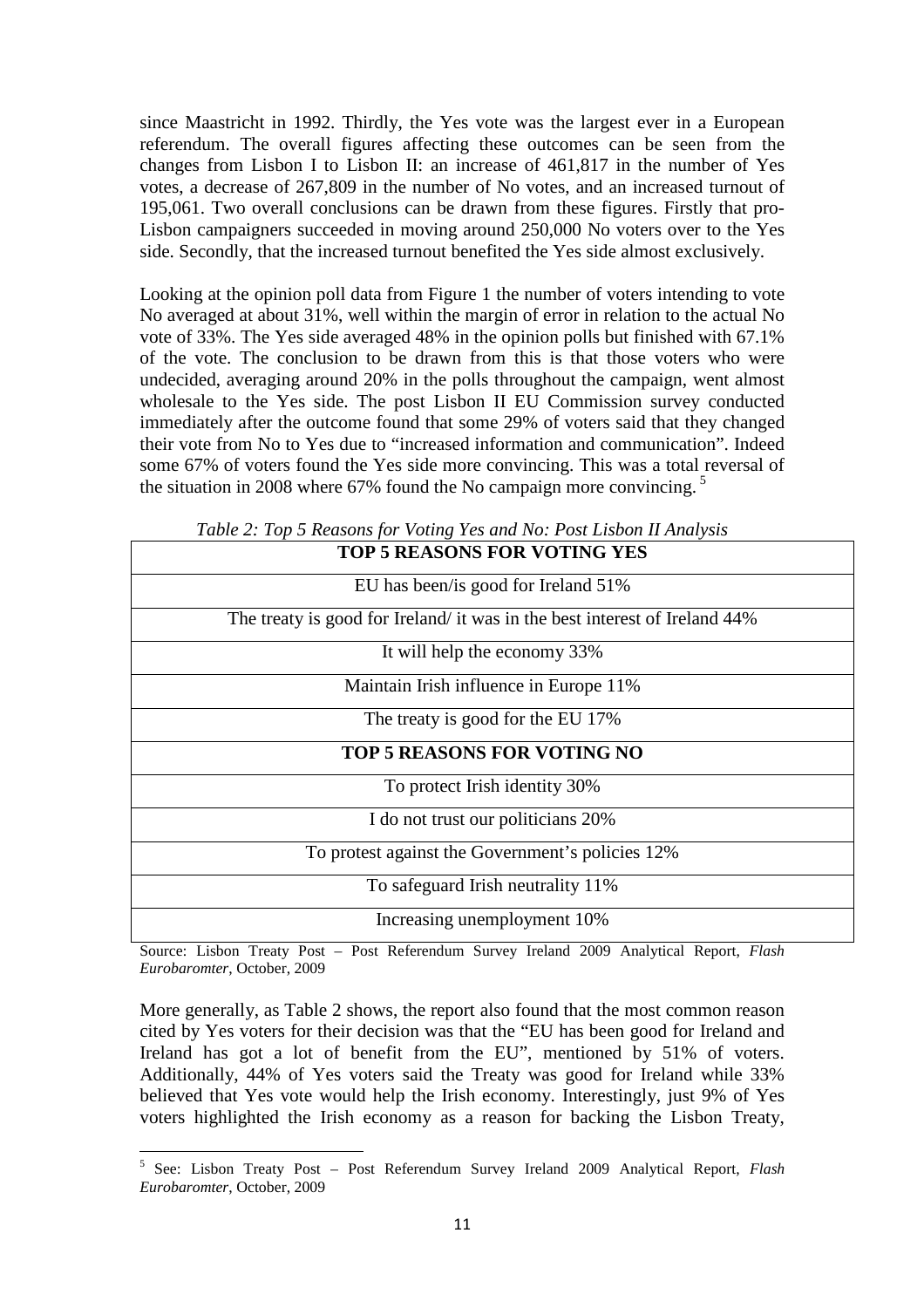despite the argument of No campaigners that the economic crisis benefited the Yes side. It would appear that the strategy of the Yes campaign outlined earlier, that of targeting specific groups in Irish society who had voted No to Lisbon I, was successful. Breaking down the Yes vote further it can be seen that 64% of women voted Yes, compared to 42% in 2008. While young people constituted the largest segment of No voters amongst the Irish electorate, 62% of them voted Yes, as compared to 41% in 2008. From these figures it can be seen that the swing of 20% from the No to Yes side was copied across all sections of the electorate. It was not one particular group in Irish society who tipped the balance in favour of the Yes side, but a move across almost every segment of society by 20% to the Yes side.<sup>6</sup> The broad organised coalition of Yes parties and groups undoubtedly were the key to this shift. The one group in Irish society who remained steadfast in their opposition to Lisbon were working class voters. The dominance of the No side by left-wing groups and arguments ensured that the working class voters of Ireland would remain strongly anti-Lisbon.

# **Conclusions**

The second Irish referendum vote emerges as something of a 'playbook' for a Yes side in a referendum on the EU. Although there is the obvious situational context of the decline in the economy, that is perhaps slightly compensated for by the significant un-popularity of the government at the time. Much of the debate in relation to European referendums, in particular those of the Danish Euro referendum, the French vote on the European constitutional treaty, and the first Irish Lisbon referendum, has focused on the outcome as a vote of no confidence on an un-popular government. Vital to the victory for the Yes side was the realisation that a campaign based solely on political party allegiance led by politicians was doomed to failure. The electoral competition between government and opposition parties, combined with public cynicism towards the party system would inevitably lead to a dis-unified campaign which the electorate would view as 'second order'. The consequence of which would be the public using it as a means of venting anger on the government and party system for domestic reasons.

A priority for the Yes side was in getting the electorate to view the referendum as between themselves and the EU, and not between them and the government. They achieved this goal by presenting their pro-Lisbon arguments in the form of an 'identity' appeal, not one based on party political allegiance. Women, young people, and latent pro-Europeans were marked for specific campaigning by individual civil society groups who tailored their tactics to suit the needs of each identity. In the background was an over-arching organisational structure that co-ordinated these civil society groups and the political parties, so as to maintain a unified message and conflict free campaign. During the course of the campaign the Yes side succeeded where it had failed in the Lisbon I campaign. Firstly it countered the claims of the No side before they gained traction amongst voters (67% of voters found the Yes campaign more believable). Secondly they managed to set the agenda for the campaign. For Lisbon I the main reasons cited for a No vote were those of anti-Lisbon campaigners. As can be seen in Table 2 the vague message of the Yes side of the